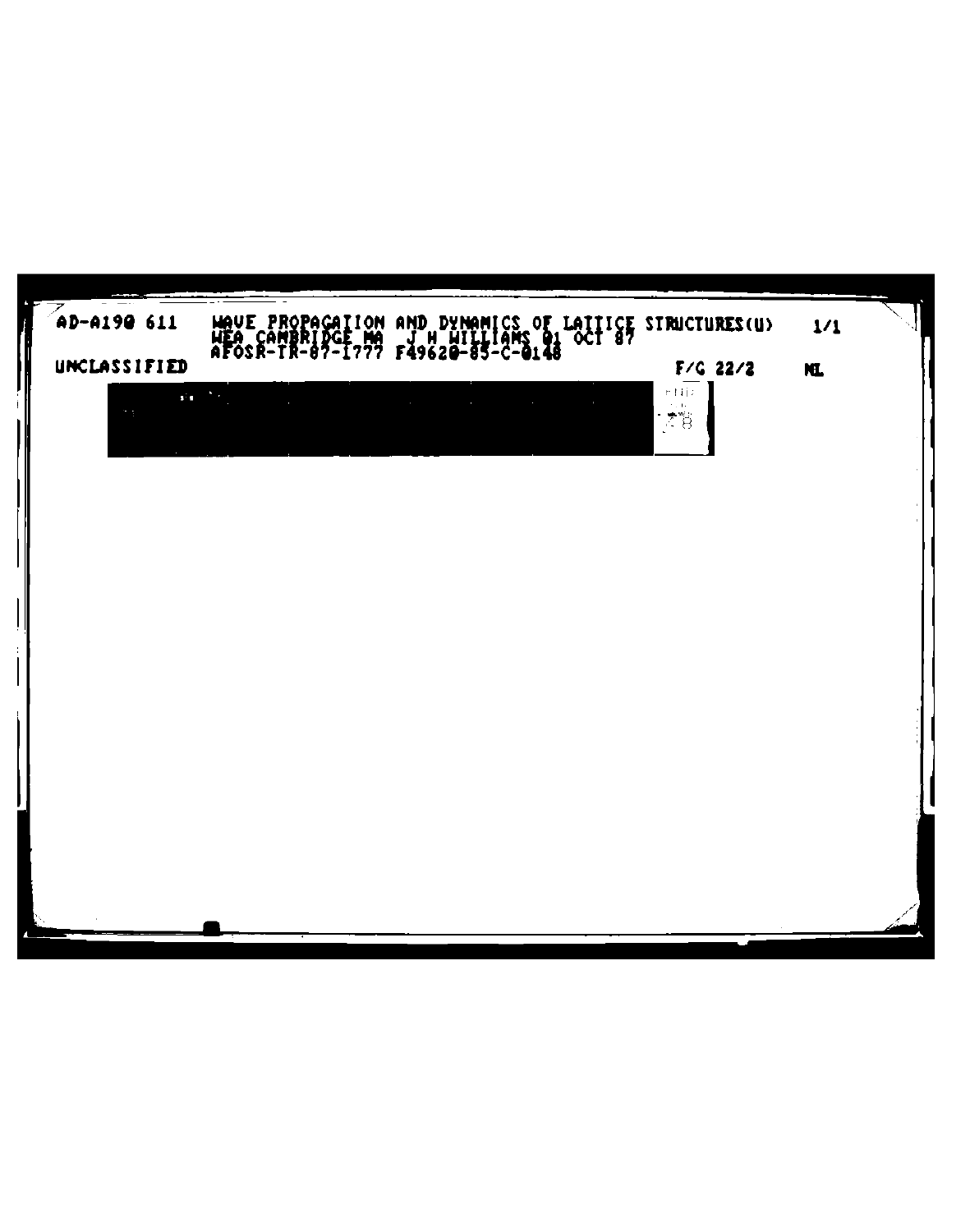

 $\frac{1}{2}$ 

 $\overline{ }$ 

 $\mathbb{Z}$ MICROCOPY RESOLUTION TEST CHART عواص الجاذ  $\sim$   $^{-1}$  $\sim$   $\sim$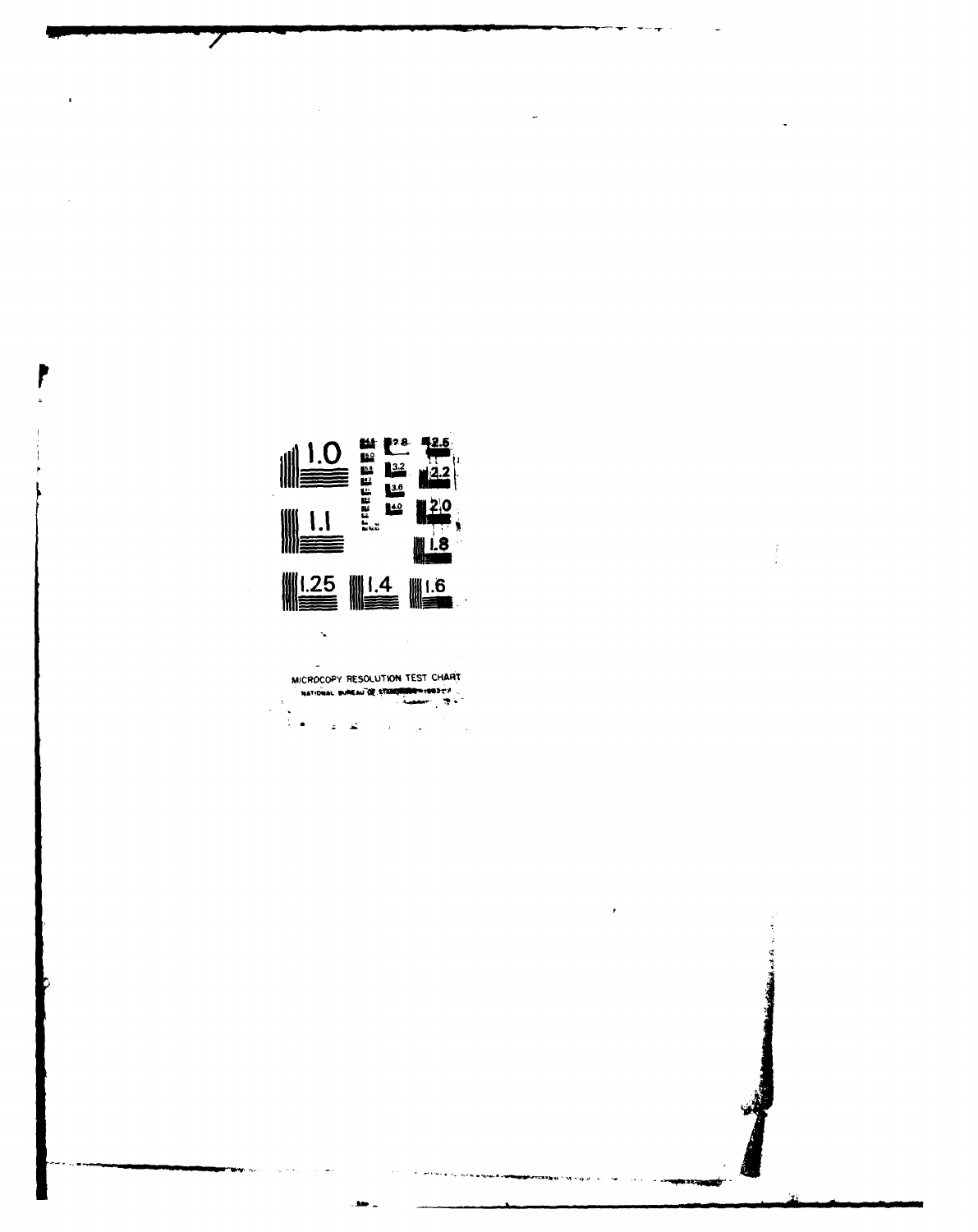| SECURITY CLASSIF<br>AD-A190 611<br>14. REPORT SECUI<br>Unclassifi<br>24 SECURITY CLA<br>26. DECLASSIFICATION/DOWNGR<br><u>kg innig 1988</u><br>T NUMBERISI<br>4. PERFORMING ORGANIZATION EN<br>C►<br>D                                                                                                                                                        |                                                                                   | <b>ENTATION PAGE</b><br>THE FILE COMP.<br><b>16. RESTRICTIVE MARKINGS</b>                                                                                             |                       |                       |                         |
|---------------------------------------------------------------------------------------------------------------------------------------------------------------------------------------------------------------------------------------------------------------------------------------------------------------------------------------------------------------|-----------------------------------------------------------------------------------|-----------------------------------------------------------------------------------------------------------------------------------------------------------------------|-----------------------|-----------------------|-------------------------|
|                                                                                                                                                                                                                                                                                                                                                               |                                                                                   | 3. DISTRIBUTION/AVAILABILITY OF REPORT<br>Approved for Public Release;<br>Distribution Unlimited.<br>5. MONITORING ORGANIZATION REPORT NUMBER(S)<br>AFOSR-TR- 87-1777 |                       |                       |                         |
|                                                                                                                                                                                                                                                                                                                                                               |                                                                                   |                                                                                                                                                                       |                       |                       |                         |
| 6c. ADDRESS (City, State and ZIP Code)<br>P.O. Box 260, MIT Branch<br>Cambridge, MA 02139                                                                                                                                                                                                                                                                     |                                                                                   | 7b. ADDRESS (City, State and ZIP Code)<br>Samo Co 8 C                                                                                                                 |                       |                       |                         |
| <b>Se. NAME OF FUNDING/SPONSORING</b><br>ORGANIZATION AIT FOTCE Office<br>of Scientific Research                                                                                                                                                                                                                                                              | <b>BD. OFFICE SYMBOL</b><br>(If applicable)<br>AFOSR/NA                           | 9. PROCUREMENT INSTRUMENT IDENTIFICATION NUMBER<br>F49620-85-C-0148                                                                                                   |                       |                       |                         |
| 8c. ADBREES (City, State and ZIP Code)<br>DICI 410                                                                                                                                                                                                                                                                                                            |                                                                                   | 10. SOURCE OF FUNDING NOS.                                                                                                                                            |                       |                       |                         |
| Bolling AFB, D.C. 20332                                                                                                                                                                                                                                                                                                                                       |                                                                                   | PROGRAM<br>ELEMENT NO.                                                                                                                                                | <b>PROJECT</b><br>NO. | <b>TASK</b><br>NO.    | <b>WORK UNIT</b><br>NO. |
| 11. TITLE themes security Classifications Wave Propagation and<br>Dynamics of Lattice Structures (Unclassified)                                                                                                                                                                                                                                               |                                                                                   | 61102F                                                                                                                                                                | 2302                  | Bl                    |                         |
| 12. PERSONAL AUTHORIS)                                                                                                                                                                                                                                                                                                                                        |                                                                                   |                                                                                                                                                                       |                       |                       |                         |
| James H. Williams, Jr.<br>134 TYPE OF REPORT<br>136. TIME COVERED                                                                                                                                                                                                                                                                                             |                                                                                   | 14. DATE OF REPORT (Yr., No., Day)                                                                                                                                    |                       | <b>15. PAGE COUNT</b> |                         |
| Final<br>16. SUPPLEMENTARY NOTATION                                                                                                                                                                                                                                                                                                                           | FROMOI Sept 85 $_{70}$ 30 Sept $\frac{1}{V}$                                      |                                                                                                                                                                       | 87, October, 1        |                       | 8                       |
|                                                                                                                                                                                                                                                                                                                                                               |                                                                                   |                                                                                                                                                                       |                       |                       |                         |
| 17<br><b>COSATI CODES</b><br><b>FIELD</b><br>GEOUP                                                                                                                                                                                                                                                                                                            | 18. SUBJEGTYTERMS (Continue on reverse if necessary and identify by block number) |                                                                                                                                                                       |                       |                       |                         |
| SUB GR.                                                                                                                                                                                                                                                                                                                                                       | Wave Propagation )<br>Dynamic Failure                                             | Lattice Structures /<br>Large Space Structures                                                                                                                        |                       |                       |                         |
| 19. ASSTRACT Continue on reverse if necessary and identify by block numbers                                                                                                                                                                                                                                                                                   |                                                                                   |                                                                                                                                                                       |                       |                       |                         |
| One of the most attractive structural configurations for large space structures<br>(LSS) for outer space applications is the repetitive lattice concept. Achieving the                                                                                                                                                                                        |                                                                                   |                                                                                                                                                                       |                       |                       |                         |
| operational requirements of such structures will necessitate considerable knowledge<br>of the dynamics, control, materials and nondestructive evaluation (NDE) of these<br>structural systems. Wave propagation analyses provide potentially valuable perspectives<br>from which to consider this broad range of analysis, design and synthesis issues.       |                                                                                   |                                                                                                                                                                       |                       |                       |                         |
| The theoretical and experimental results of a two-year research program on the<br>wave propagation and dynamics of LSS are briefly reviewed. Potential benefits of wave<br>propagation analyses in the vibration, parameter identification, dynamic failure, control<br>and NDE of lattice structures have been identified and are summarized in this report. |                                                                                   |                                                                                                                                                                       |                       |                       |                         |
|                                                                                                                                                                                                                                                                                                                                                               |                                                                                   | 21. ASSTRACT SECURITY CLASSIFICATION                                                                                                                                  |                       | Keywords;             |                         |
| DISTRIBUTION/AVAILABILITY OF ASSTRACT<br>CLASSIFIED/UNLIMITED $\overline{\mathbf{B}}$ same as not. $\Box$ otic users $\Box$<br>NAME OF RESPONSIBLE INDIVIDUAL                                                                                                                                                                                                 |                                                                                   | Unclassified                                                                                                                                                          |                       |                       |                         |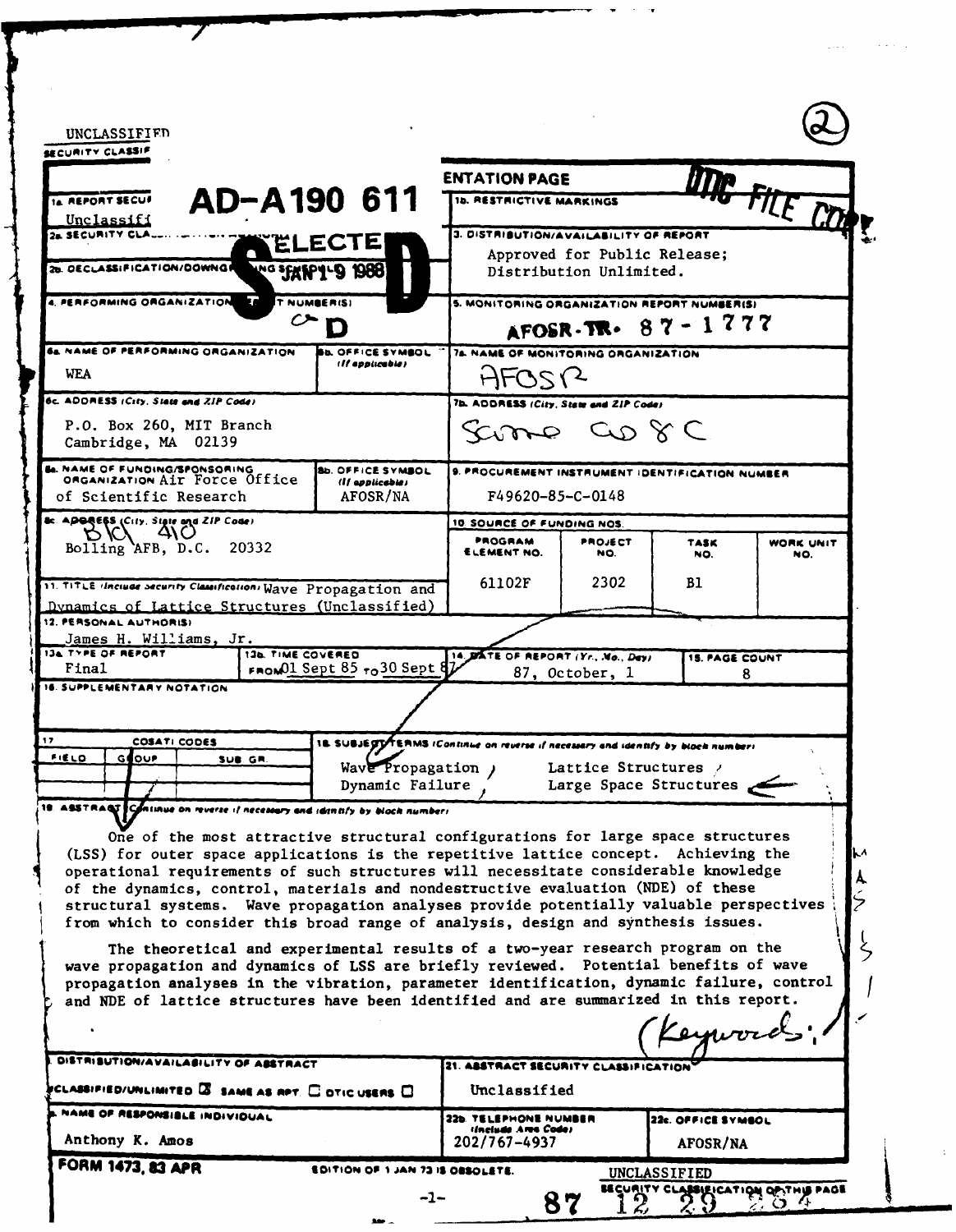# AFOSR-TR- 87-1777

## **ACKNOWLEDGMENTS**

The Air Force Office of Scientific Research (Project Monitor, Dr. Anthony K. Amos) is gratefully acknowledged for its support of this research.

### NOTICE

 $\mathbf{I}$ 

 $\mathbf c$ 

This document was prepared under the sponsorship of the Air Force. Neither the US Government nor any person acting on behalf of the US Government assumes any liability resulting from the use of the information contained in this document. This notice is intended to cover WEA as well.

 $-2-$ 

| Accesion For                                                           |                                                                                     |
|------------------------------------------------------------------------|-------------------------------------------------------------------------------------|
| NTIS CRA&I<br>v<br>DTIC TAB<br>D<br>Unannomiced<br>רז<br>Justification |                                                                                     |
| By<br>Distribution /                                                   |                                                                                     |
|                                                                        |                                                                                     |
| Dist<br><b>Special</b>                                                 |                                                                                     |
|                                                                        |                                                                                     |
| 87<br>28<br>12<br>29                                                   |                                                                                     |
|                                                                        | Availability Codes<br>. Avale la vd flor<br><b>Maddellin State And Long Control</b> |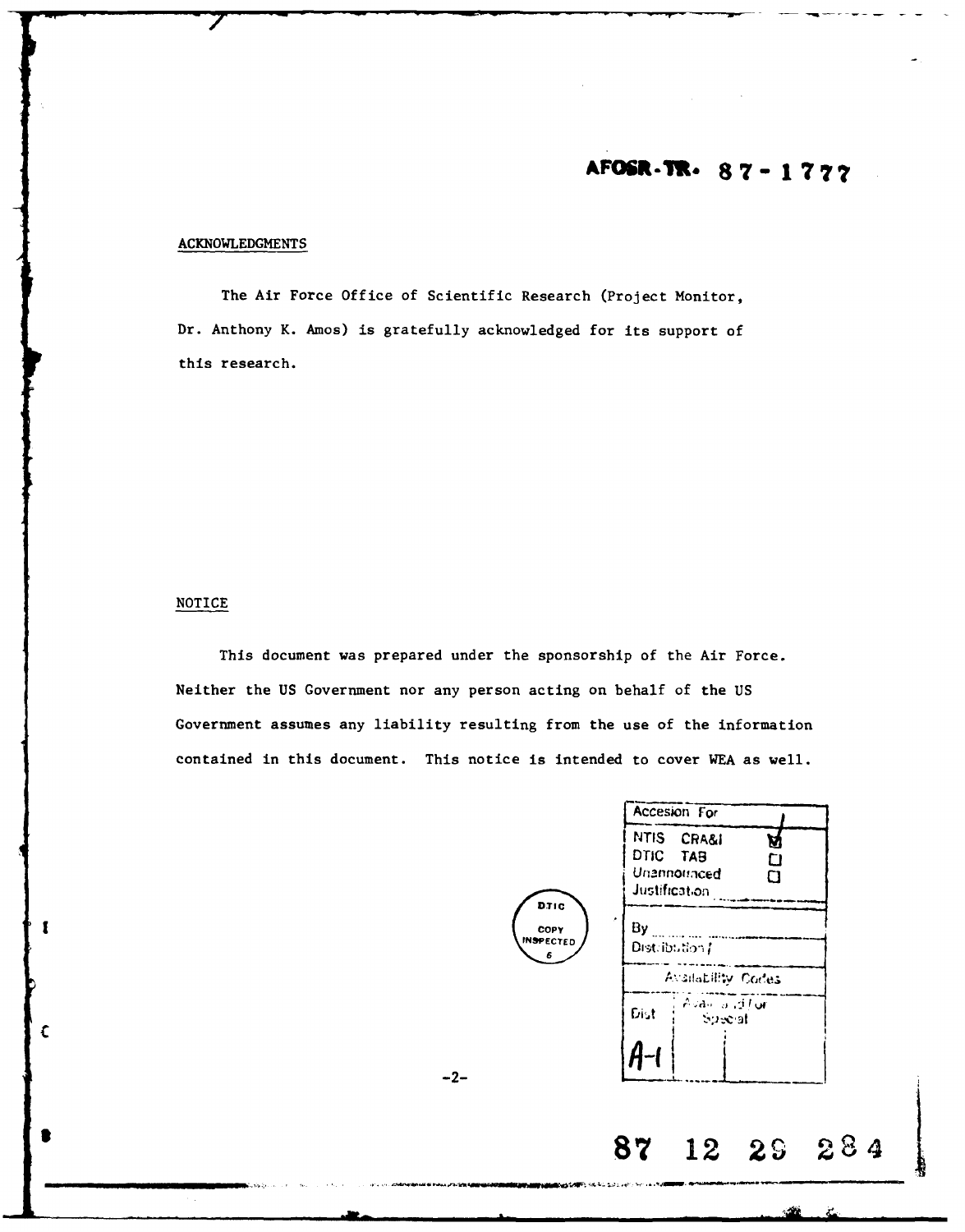#### INTRODUCTION

**C**

r

C

Many papers and reports may be found. in the literature on the concepts, design, analysis and potential uses of lattice structures in outer space. Such structures include large antennae, solar power systems and habitable stations for support of space colonies.

Currently, both deployable and erectable concepts are being investigated for the implementation of lattice structures. Also, investigations of size considerations indicate that small antennae ranging from tens of meters in span to solar power collectors ranging up to several thousand meters have been proposed. Such structural sizes along with stringent operational requirements will require considerable information of dynamics, control, materials, nondestructive evaluation (NDE), environmental effects and wave propagation relating to their design and analysis.

Much has been written on the theoretical aspects of the control of such structures. Also, a large number of vibration analyses have been undertaken. However, despite a distinct recognition of the importance of wave propagation in many of the control, vibration and **NDE** investigations, very little can be found on wave propagation in large space structures **(LSS).** The major goal of this program was to pursue the development of several aspects of wave propagation analyses in **LSS.**

 $-3-$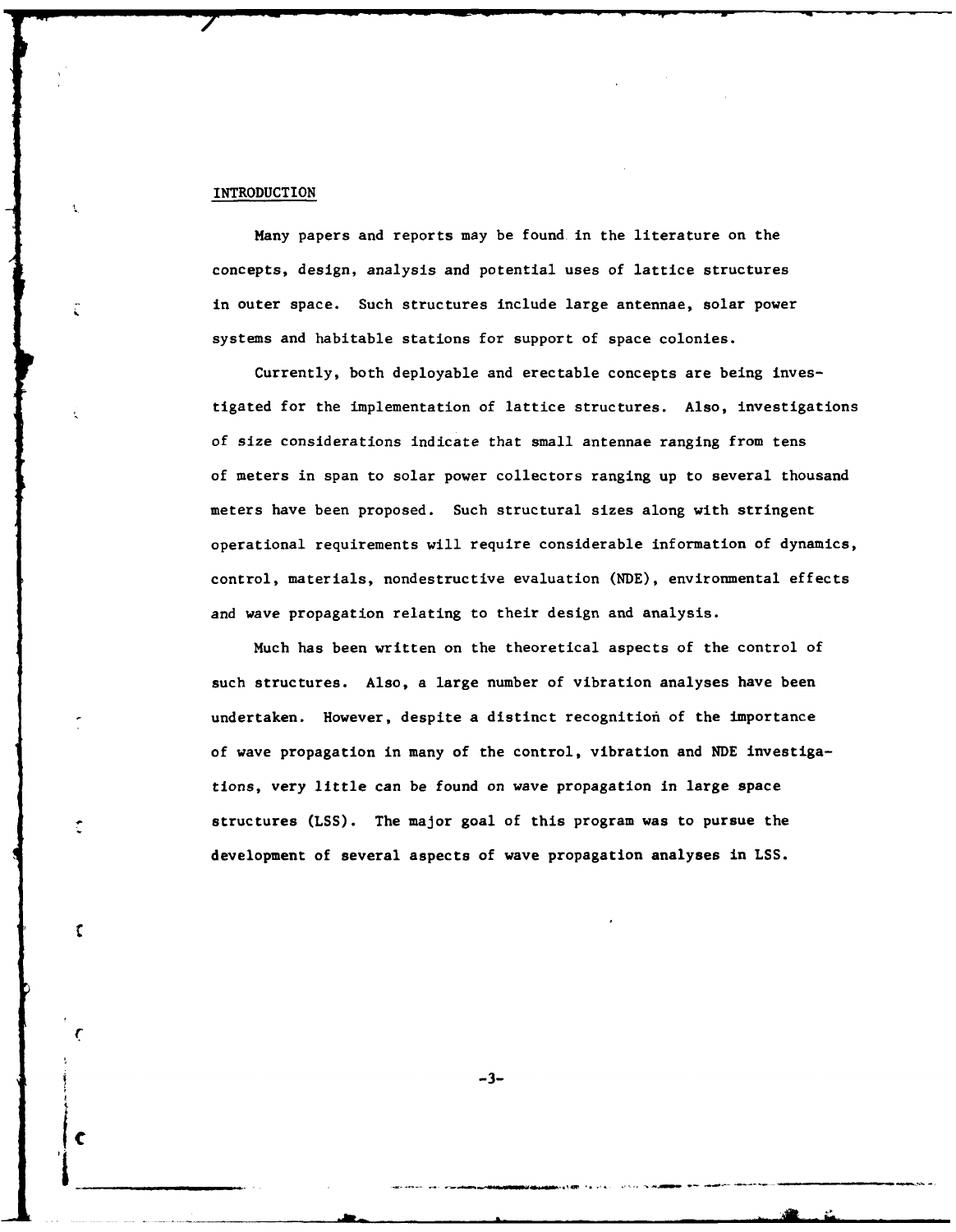#### ACCOMPLISHMENTS

A number of theoretical and experimental analyses have been undertaken. Some of these efforts have been documented in reports and some as yet remain undocumented in formal reports. The formally documented accomplishments will be described briefly.

As indicated above, the focus of our investigations has been the wave propagation of broadband and narrow-band signals in lattice structures for outer space applications. Theoretical and experimental analyses which have resulted in formal reports are listed here.

**1.** Theoretical formulations of the input-output relations for arbitrary pairs of locations on periodic structures have been initiated. In this formulation, we have used (and are continuing to use) a transfer matrix technique for analyzing periodic structures which can be modeled as onedimensional continua, two-dimensional rectangular trusses and threedimensional tetrahedral trusses. The elements in these structures are capable of transmitting longitudinal, shear and flexural waves. Our efforts on this topic have resulted in reports\* as follows: - J.H. Williams, Jr., H.K. Yeung and R.J. Nagem, "Joint Coupling Matrices for Wave Propagation in Large Space Structures", AFOSR/WEA Technical Report, April 1986

**-** J.H. Williams, Jr., R.J. Nagem and H.K. Yeung, "Wave-Mode Coordinates and Scattering Matrices for Wave Propagation in Large Space Structures", AFOSR/WEA Technical Report, October 1986.

<sup>\*</sup> Reports written on this topic and other topics that were published on an earlier contract are relevant but are not listed here. For the listing of those reports, refer to J.H. Williams, Jr., "Wave Propagation and Dynamics of Lattice Structures", AFOSR/WEA Final Report, October 1985.<br>-4-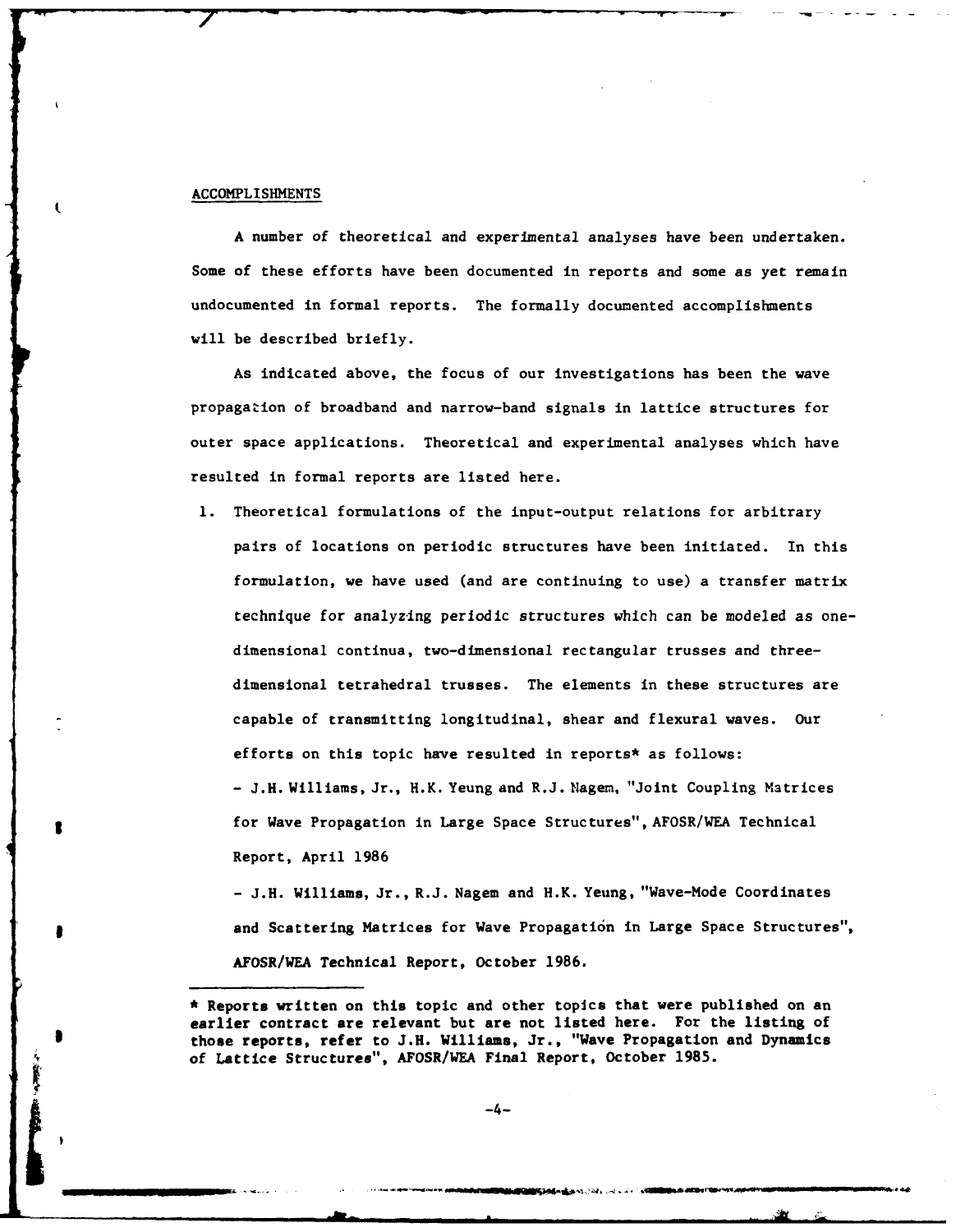2. The dynamic properties of two two-dimensional lattice structures have been investigated both analytically, using the **NASTRAN** finite element code and transfer matrices, and experimentally, using an HP Fourier analyzer. The natural frequencies obtained via the three approaches were compared and shown to agree within seven percent of each other. These results are reported in a document as follows: **- J.H.** Williams, Jr. and R.J. Nagem, "Computation of Natural Frequencies of Planar Lattice Structures", AFOSR/WEA Technical Report, March 1987. More recently, this work has been extended to consider the nondestructive detection of damage and is reported as follows:

 $\mathbf{C}$ 

**-** J.H. Williams, Jr. and R.J. Nagem "Natural Frequencies and Structural Integrity Assessment of Damaged Lattice Structure", AFOSR/WEA Technical Report, April 1987.

Further, in these efforts we have collaborated with colleagues at Stanford University and Virginia Polytechnic Institute and State University. In fact, both 5-bay and 22-bay lattice structures which we have fabricated and tested have been sent to colleagues at Stanford for testing.

**3.** In lattice structures where the signal propagation is dominated by longitudinal waves, we hope to develop general closed-form expressions for the input-output relations of arbitrary pairs of locations of the structure. This type of analysis requires the reckoning of each wave front which leaves joint i and arrives at joint **J,** having undergone a series of reflections and transmissions at each intervening joint encountered along the way. Such an approach may be called a "wave summation analysis". We have been able to duplicate these results

**-5- I**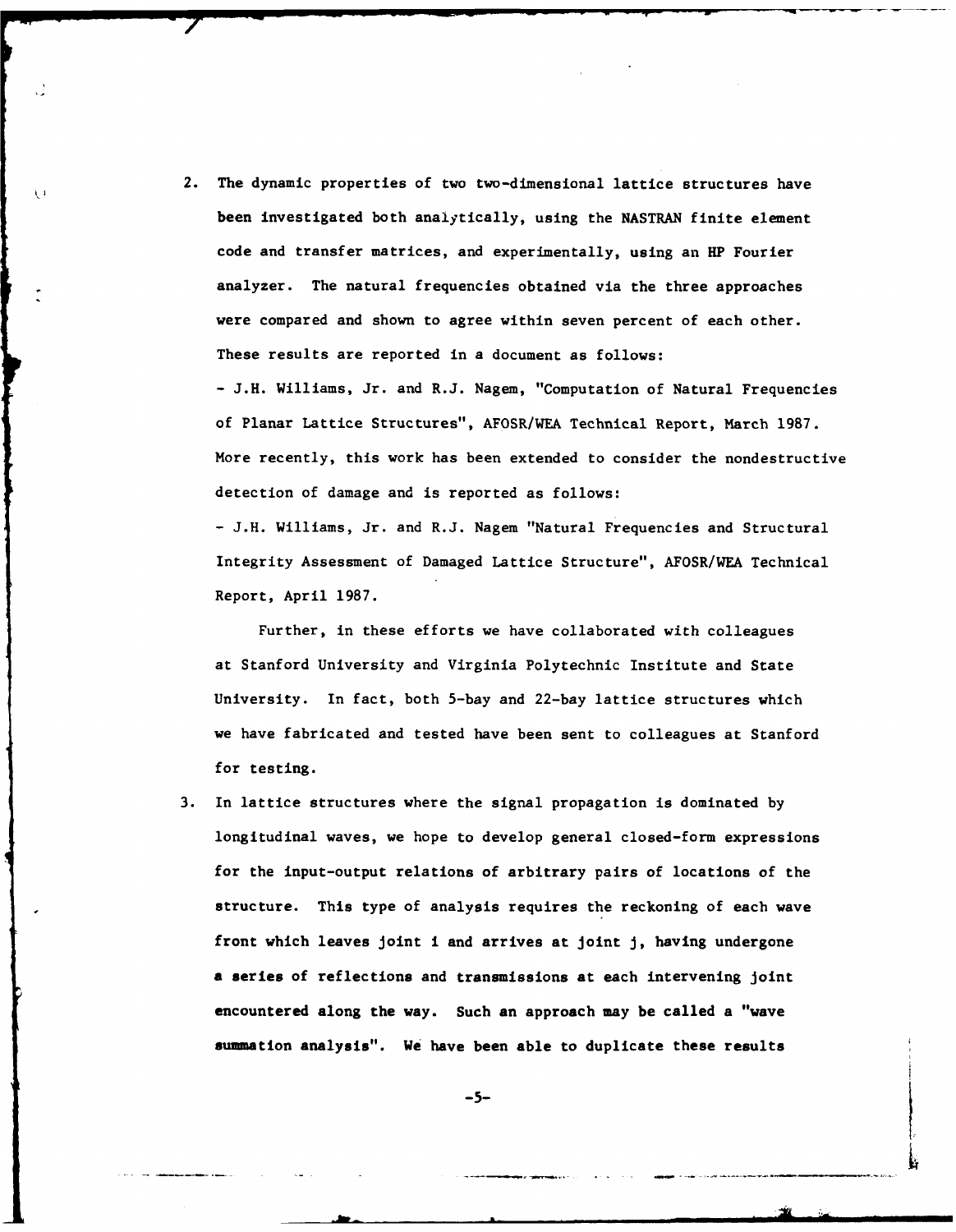using wave-mode coordinates. Our efforts thus far on this topic have resulted in a report as follows:

**-** J.H. Williams, Jr., R.J. Nagem and H.K. Yeung, "Comparison of Wave-Mode Coordinate and Pulse Summation Methods", AFOSR/WEA Technical Report, December **1986.**

- 4. The wave propagation characteristics of a 5-bay aluminum planar lattice were studied experimentally. Wave propagation speeds and frequency spectra were obtained, and wave propagation reciprocity was observed. Wave propagation attenuation was quantitatively measured and an attenuation parameter expressed on a per-bay basis was defined. Similar results for a 22-bay structure are reported as follows: **-** J.H. Williams, Jr. and J.J. Zhang, "Wave Propagation Measurements on 22-Bay Lattice", AFOSR/WEA Technical Report, June **1987.**
- 5. One of the most distinctive uses of wave propagation versus modal analysis lies in the description of nonlinear behavior. Our work on dynamic failure and techniques for arresting such failure has provided a fascinating application of wave propagation analyses in **LSS.** This work is reported as follows:

**-** J.H. Williams, Jr. and R.J. Nagem, "Dynamic Failure of a Periodic Lattice Structure", AFOSR/WEA Technical Report, October 1985. **-** J.H. Williams, Jr. and S.S. Lee, "Failure Propagation in Continuum Models of LSS, Part I", AFOSR/WEA Technical Report, November 1986. **-** J.H. Williams, Jr. and R.J. Nagem, "Dynamic Failure Arrest in Lattice Structures Via Wave Deflectors", AFOSR/WEA Technical Report, December **1985.**

**-** J.H. Williams, Jr. and **S.S.** Lee, "Failure Propagation in Continuum

**-6-**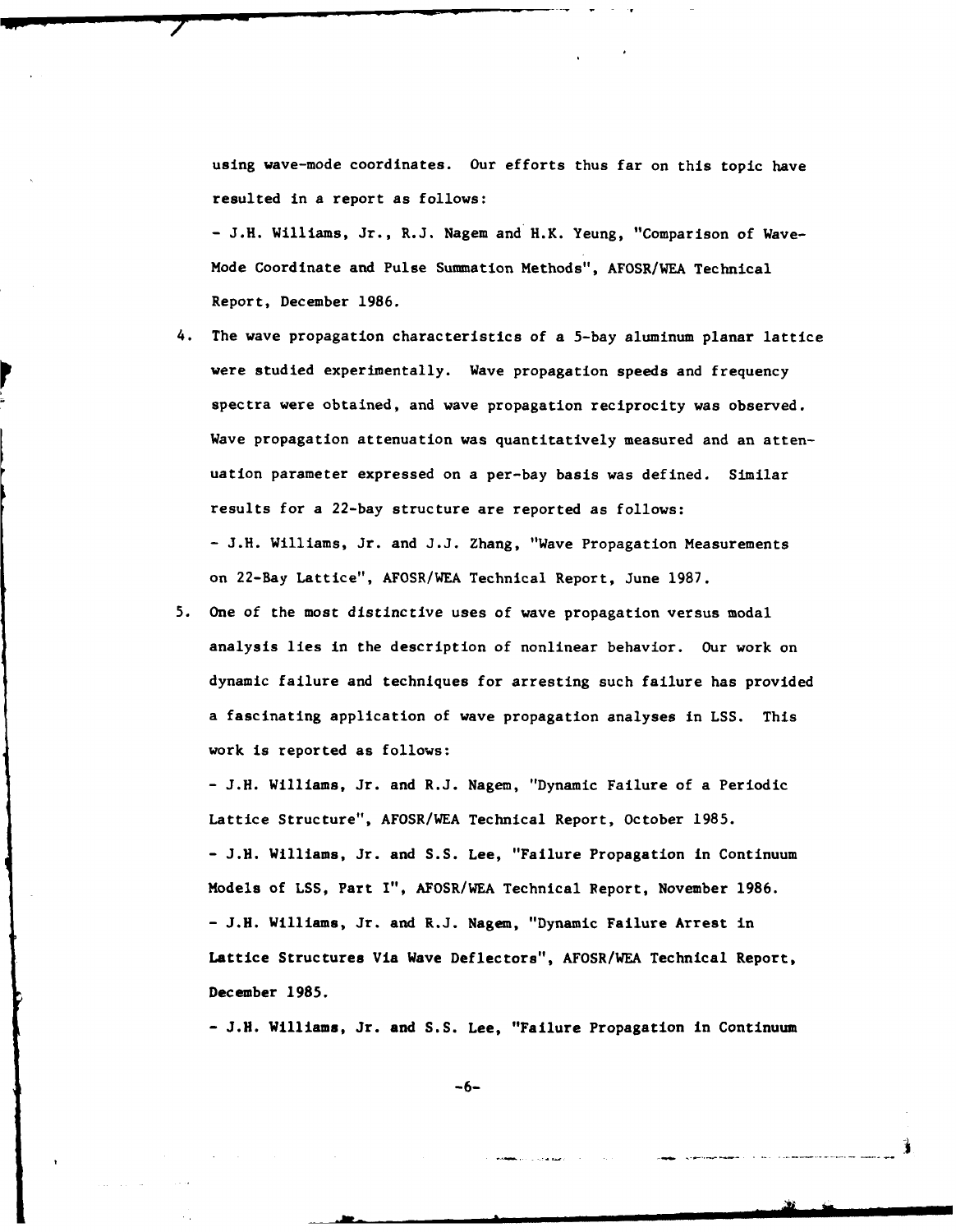Models of **LSS,** Part II", AFOSR/WEA Technical Report, February 1986. **- J.H.** Williams, Jr. and R.J. Nagem, "Dynamic Failure Arrest in **LSS** Via Active Control", AFOSR/WEA Technical Report, July **1986.**

**6.** When the wavelength is long compared with the length of lattice elements, continuum models may be used to provide computationally efficient analyses. Wave propagation in a tetrahedral lattice, which was modeled as a transversely isotropic continuum, was conducted to provide some insight into the nonintuitive behavior of long wavelength dynamics of **LSS.** This work is reported as follows:

**- J.H.** Williams, Jr., R.J. Nagem and K.G. Salami, "Wave Propagation in Transversely Isotropic Continuum Models of **LSS",** AFOSR/WEA Technical Report, January **1987.**

**.,,** , mm~ mmmmaua u **mmmA0** •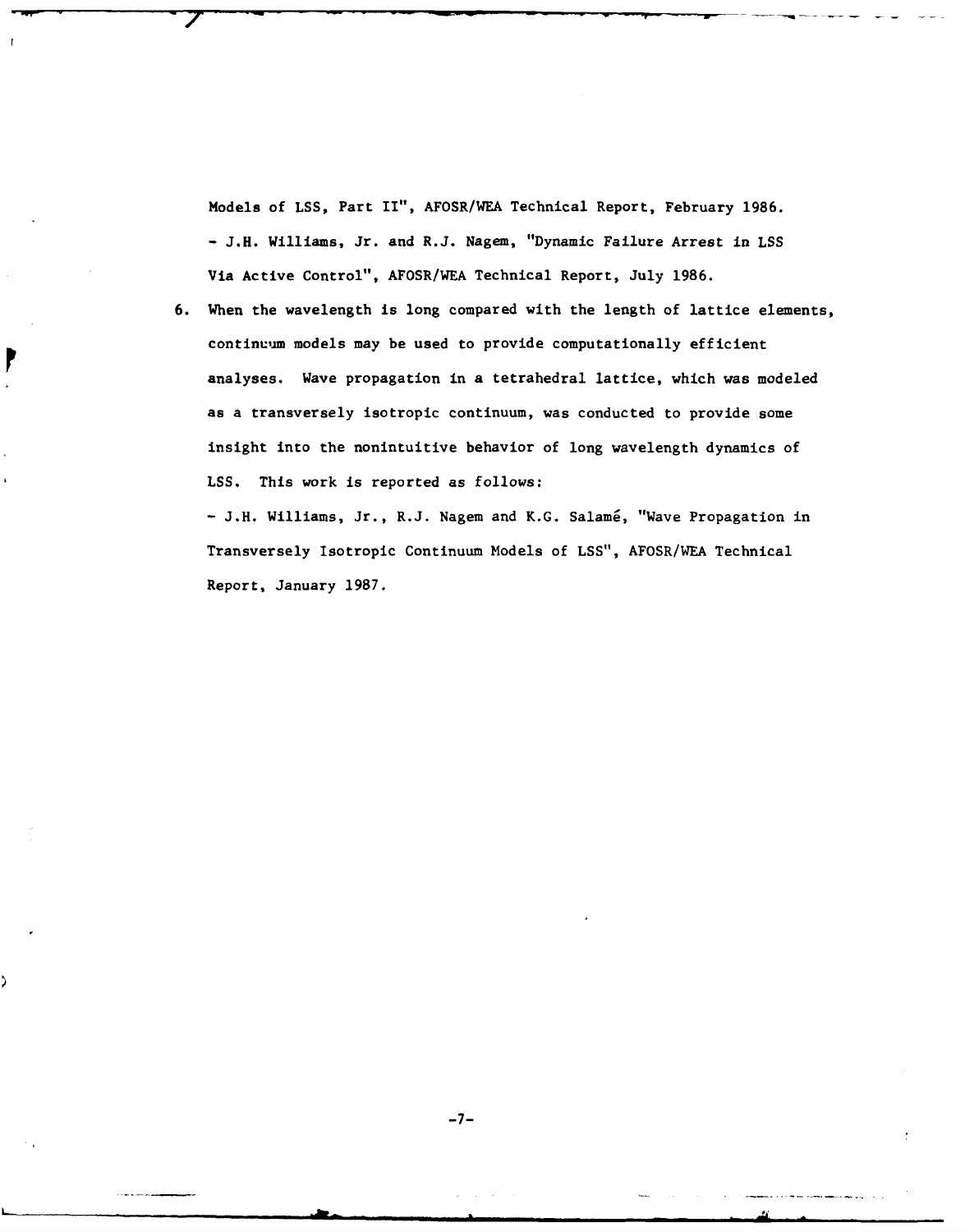## **SUMMARY**

While there continue to be misconceptions and misrepresentations of the wave propagation perspective of dynamics of **LSS,** the value of wave propagation analyses of dynamic phenomena in **LSS** is no longer an anomalous curiosity. In an attempt to assist in the enlightenment of the technical community regarding wave propagation in **LSS,** an overview entitled "Wave Propagation in Large Space Structures" was presented at the Fifth AFOSR Forum on Space Structures in Monterey in August 1987.